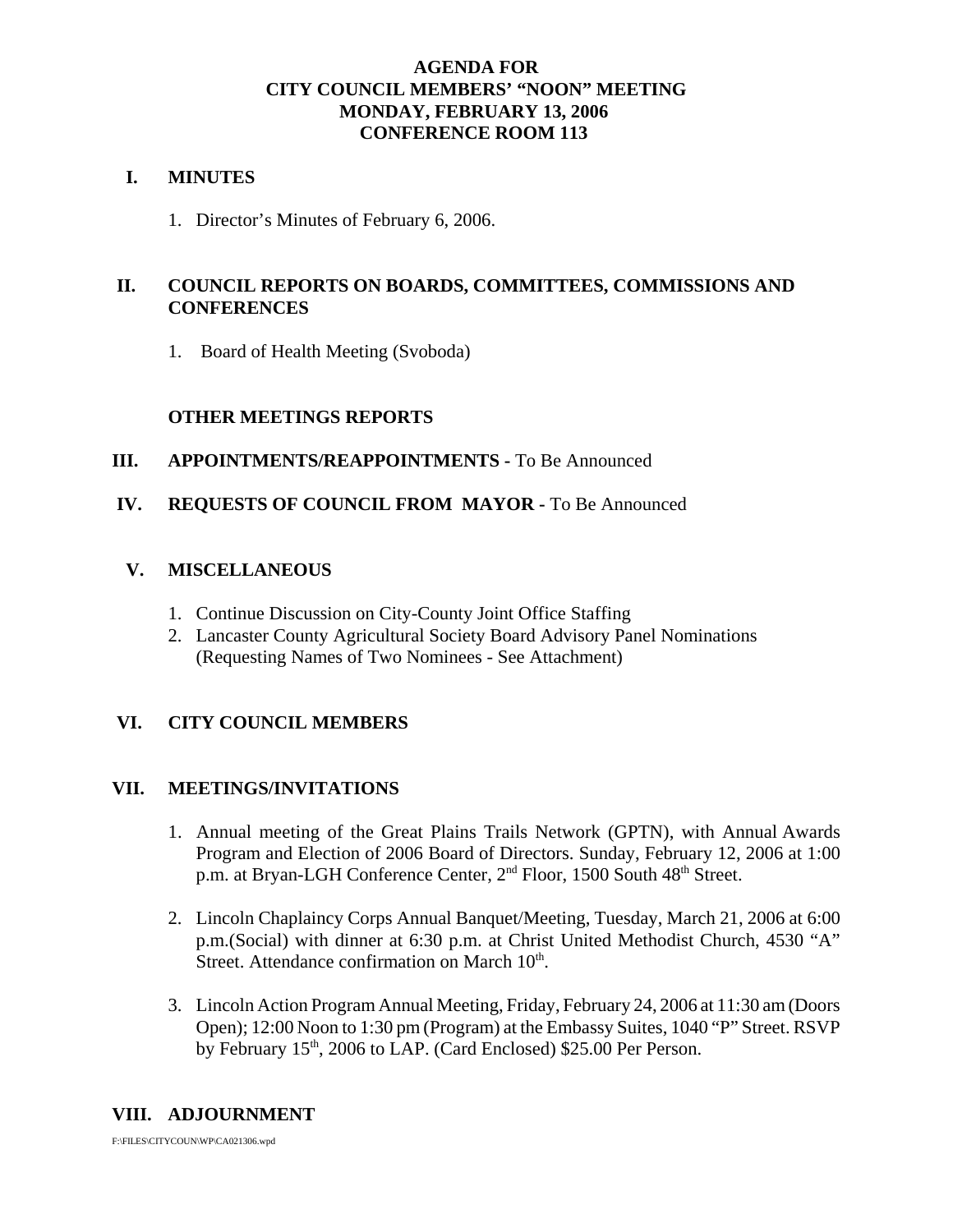P.O. Box 29167, Lincoln, NE 68529  $\sim$  (402) 441-6545  $\sim$  Fax: (402) 441-6046  $\sim$  www.lancastereventcenter.com

**A VENE** FFR 02 2006

February 2, 2006

Lincoln City Council Members:

The Lancaster County Agricultural Society would appreciate your assistance in providing names for members of the Lancaster Event Center advisory panel. We would like two names from you by March 13, 2006 so the Lancaster County Agricultural Society Board could select one nominee for the advisory panel. Your assistance would be greatly appreciated. If you have any questions, you can contact Ron Snover at the Lancaster Event Center at 441-6545 or at his home number 782-2976. Thank you for your attention to this matter.

Sincerely.

Ron Snover

Lancaster County Agricultural Society Board President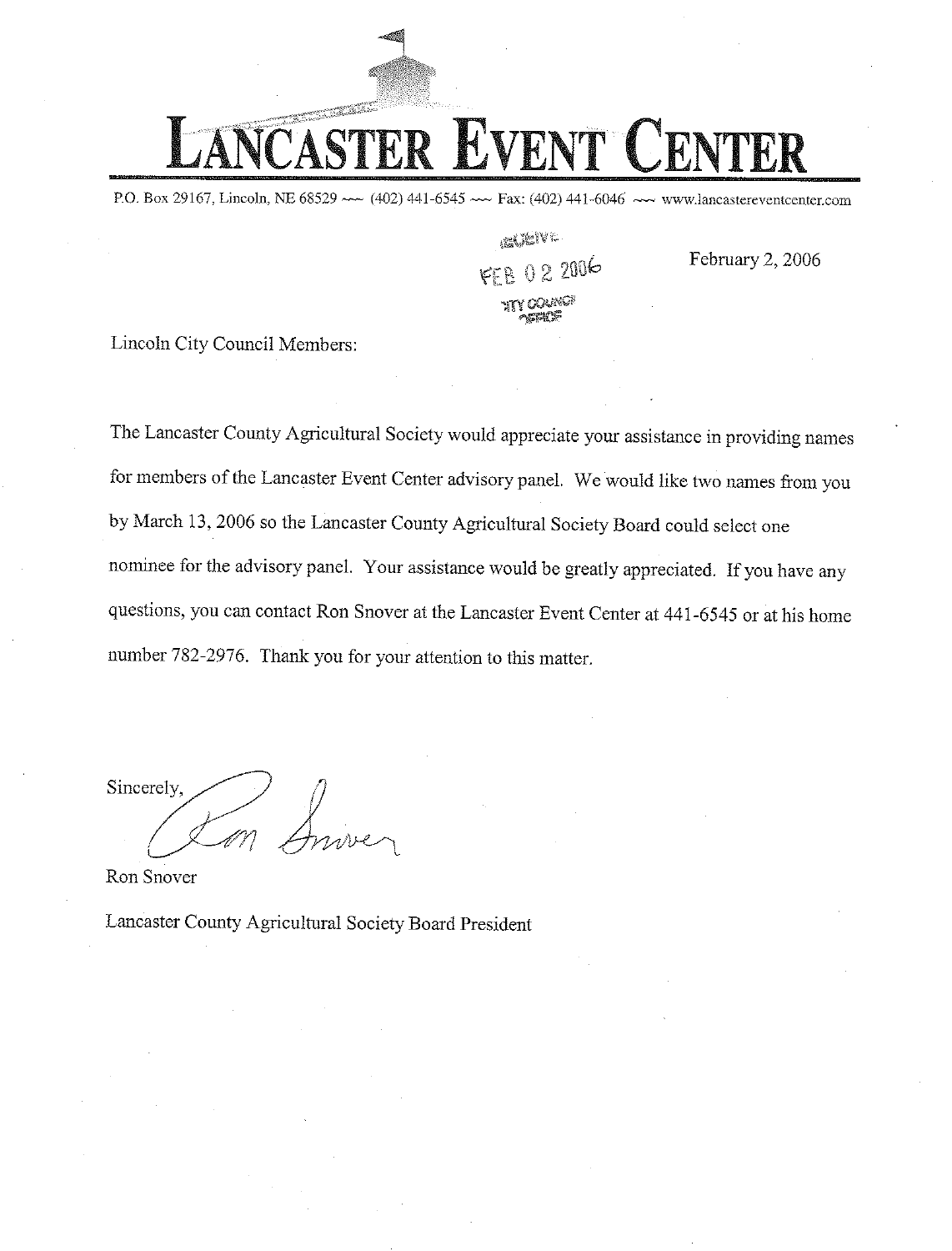# **LANCASTER EVENT CENTER ADVISORY PANEL**

- Purpose. The Lancaster Event Center Advisory Panel (LECAP) will provide community recommendations to the Board of Directors of Lancaster County Agricultural Society from taxpayers living in rural Lancaster County and the City of Lincoln regarding the present and future utilization of the Lancaster Event Center and maximization of its value as an asset to the city and county.
- Panel Members. LECAP will be comprised of five members appointed by the Lancaster County Agricultural Society Board after nominations submitted by:

**Lancaster County Board Lincoln City Council Lancaster County Extension Board Lincoln Convention and Visitors Bureau Lincoln Independent Business Association** 

- Term of office. Each panel member will serve a term of 2 years with the initial members serving staggered terms.
- Quarter-Annual meetings. Panel will meet on a quarter annual basis.  $\bullet$
- Chairperson. A member of the Lancaster County Agricultural Society Board of Directors will serve as non-voting chair of LECAP.

AT ITS REGULAR MEETING ON JANUARY 19, 2006, THE LANCASTER COUNTY AGRICULTURAL SOCIETY BOARD OF DIRECTORS ADOPTED A RESOLUTION APPROVING IMPLEMENTATION OF THE LANCASTER EVENT CENTER **ADVISORY PANEL**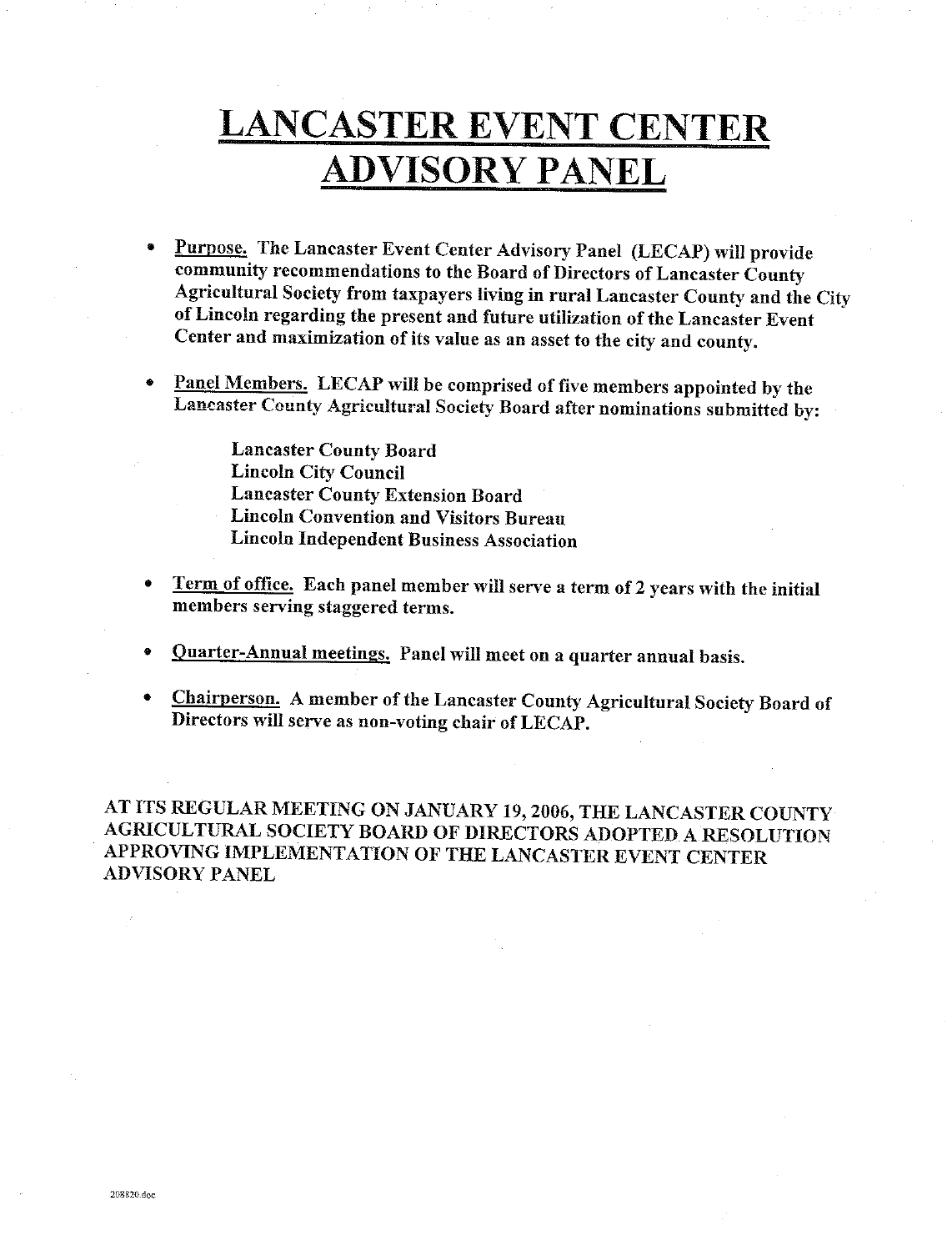# **MINUTES CITY COUNCIL MEMBERS' "NOON" MEETING MONDAY, FEBRUARY 13, 2006 CONFERENCE ROOM 113**

**Council Members Present:** Ken Svoboda, Chair; Patte Newman, Vice-Chair; Jonathan Cook, Dan Marvin; Annette McRoy, Robin Eschliman, Jon Camp

**Others Present:** Mark Bowen, Ann Harrell, Rick Hoppe, Mayor's Office; Dana Roper, City Attorney; Tammy Grammer, City Council Staff; and Deena Winter, Lincoln Journal Star Representative.

# **I. MINUTES**

1. Minutes from Directors' Meeting of February 6, 2006.

Chair Ken Svoboda, by acclamation of the Chair, approved the minutes. No objections were offered.

# **II. COUNCIL REPORTS ON BOARDS, COMMITTEES, COMMISSIONS AND CONFERENCES**

1. **Board of Health Meeting** (Svoboda) - Mr. Svoboda reported most of the discussion revolved around the kennel contract which you heard about from Bruce Dart today. We're still up in the air as to where they are going with it, the Health Department is proceeding on numerous options. So, that we are not cut off guard regardless of what happens with the Humane Society at this point which at this point we have gotten a letter that said no is no.

They had a Building update and Legislative update which was pretty quick and easy meeting. Mr. Svoboda commented it was a good meeting.

Ms. McRoy commented regarding the story about the Tobacco Shop and he received a letter from the Health Department did you guys discuss this issue. Mr. Svoboda said no, the report came out after the Board of Health Meeting so we did not discuss it. But, they're pursuing it as if they were violating the ordinance and we'll go from there.

# **OTHER MEETINGS REPORTS: - NONE**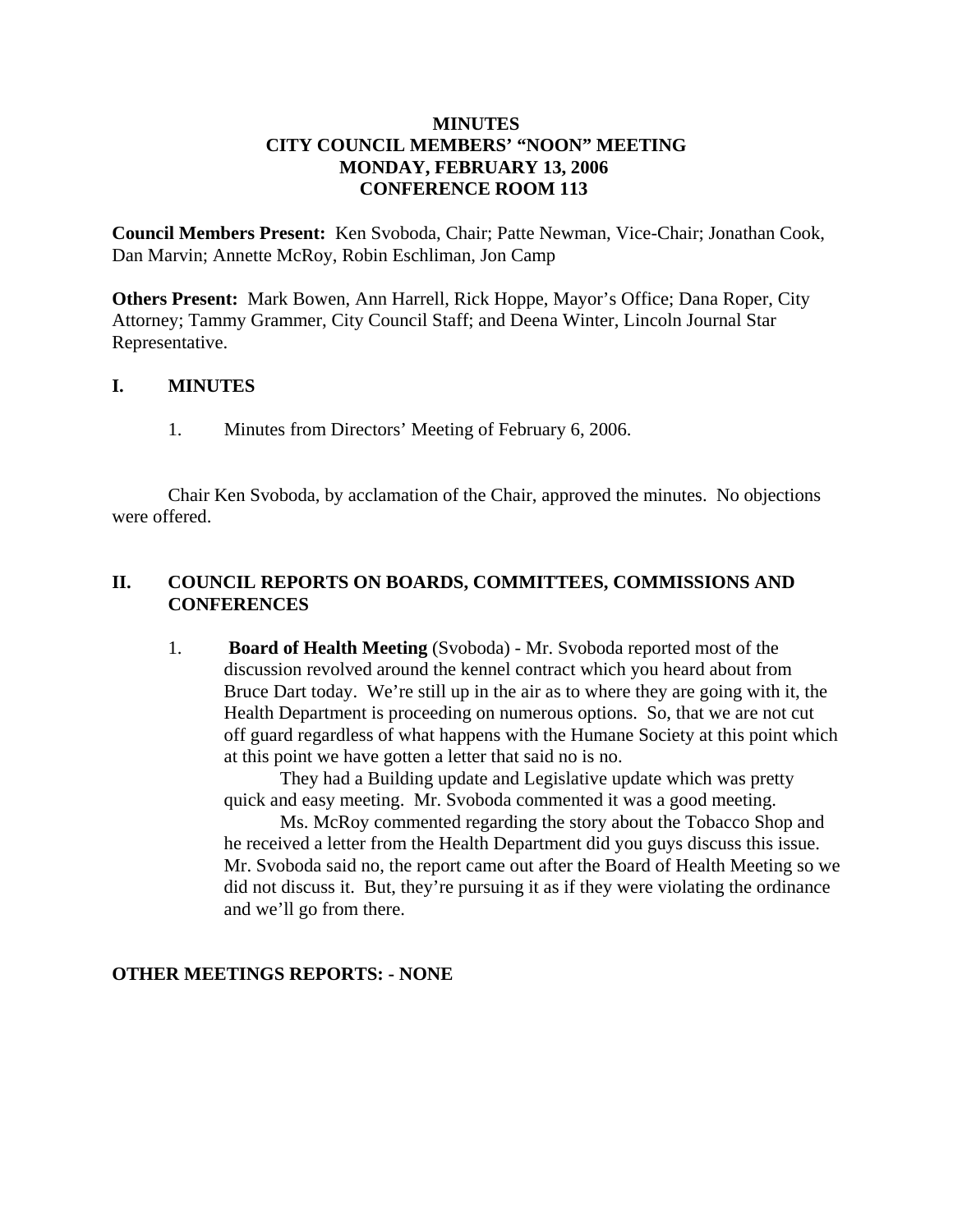# **III. APPOINTMENTS/REAPPOINTMENTS -**

#### **RICK HOPPE -**

*[Rick Hoppe handed out to Council an updated list of Boards and Commissions upcoming Appointments.]* Rick Hoppe stated on their Agenda for today, they have appointments for the Keno Advisory Board and the Board of Zoning Appeals. On March 6<sup>th</sup> they will talk about the Community Forestry Board appointment and two appointments to the Nebraska Capital Environs Commission. Also, in March they have six appointments to the Women's Commission, one for the EMS Board and need to find a couple replacements for folks who will resign from the Women's Commission, the Community Development Task Force and Human Rights Commission. *[Copy of the handout on file in the City Council Office.]* 

Mr. Cook asked what's the role of the City in appointing to the Nebraska Capital Environs Commission? Mr. Hoppe replied it's a State board, but the City has local input on it. Mr. Cook asked if the City gets a certain number of appointments on the board or do we have to approve all the appointments jointly with the other agencies or governmental entities, and how many members are there? Mr. Hoppe responded he believes it is a combination of 12 members, the City gets some seats and the State gets some seats, but he'll have to check on it to make sure that is correct.

Ms. Eschliman asked what board did Michael Cornelius want to be on? Mr. Hoppe replied the Planning Commission. Mr. Marvin asked when will that vote be before them? Mark Bowen indicated it will be processed later this week and Mr. Hoppe responded probably March  $6<sup>th</sup>$ . Mr. Camp asked if that is who the Mayor is going to recommend? Mr. Hoppe replied yes.

Mr. Camp asked what happened a while back to Debbie Brehm as being appointed? Mr. Bowen stated he just had a discussion with the Mayor, you want to talk to the Mayor about it. Mr. Camp replied okay.

### **IV. REQUESTS OF COUNCIL FROM MAYOR -**

#### **MARK BOWEN -**

Mark Bowen handed out to Council the 2006 State Legislative update and Federal Legislative update list of key issues for the City of Lincoln. *[See Attachment 'A']*

Mr. Cook asked on LB 1235 on the funding to renovate and repair Centennial Mall what's the amount that's proposed? Rick Hoppe stated it's an effort to establish a memorial to Nebraska poets and writers in honor of Ted Kooser and he thinks about \$1.5 million.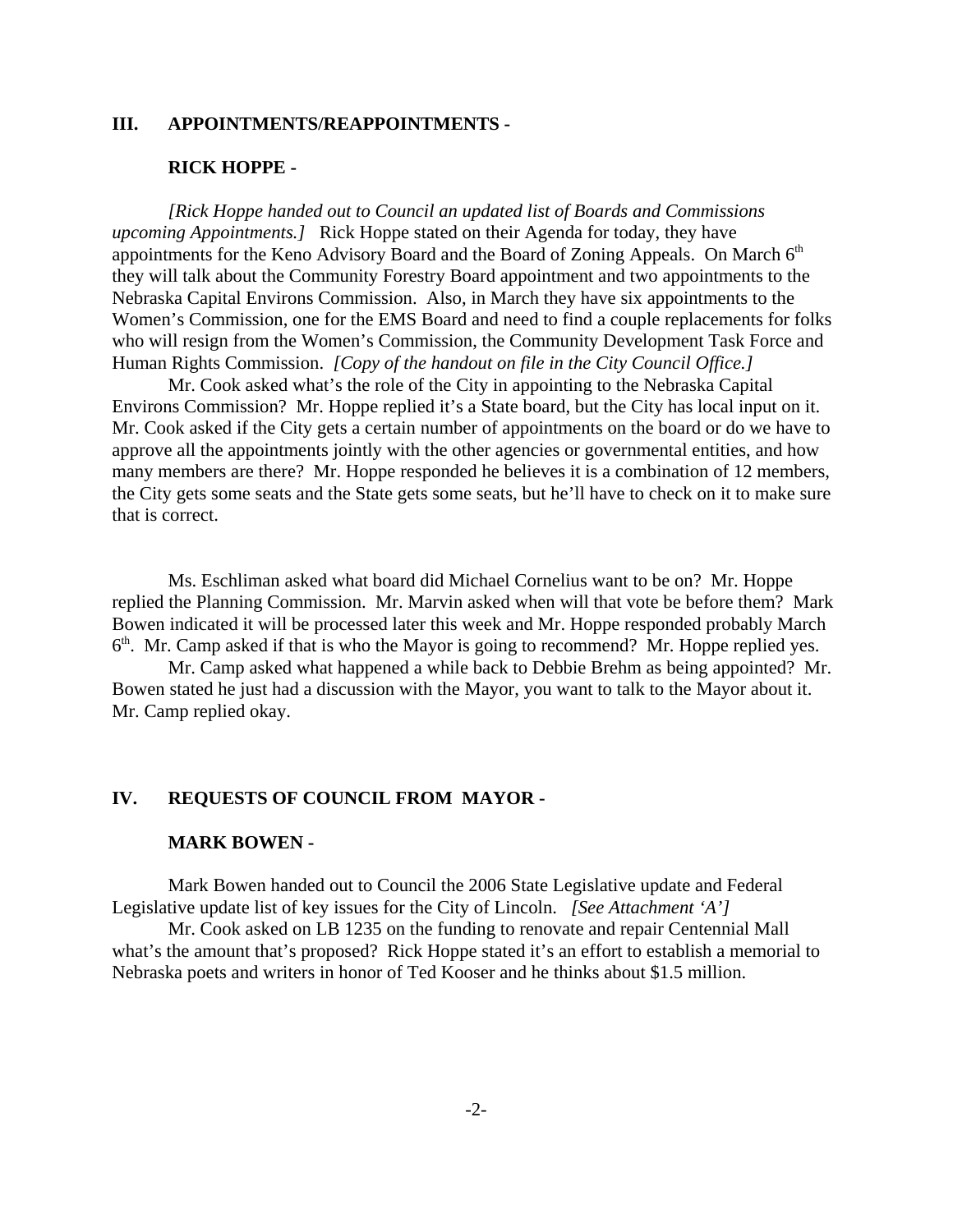#### **ANN HARRELL** - **NO COMMENTS**

#### **RICK HOPPE - NO FURTHER COMMENTS**

#### **DANA ROPER, City Attorney - NO COMMENTS**

### **V. MISCELLANEOUS -**

1. Continue Discussion on City-County Joint Office Staffing. — Mr. Svoboda commented anybody want to continue the conversation from last week or do we drop it or simply suggest a committee to review it and answer back to the Council, if they concur. Is it even an option or desire of the Council to have a committee look into this a little bit in more detail? Ms. Newman commented what she's more concerned about is the research staff position that they've talked about, and she doesn't know if they want to join those two together. Mr. Svoboda commented we can recommend a Committee of Council staffing and then they can review the whole thing. Ms. McRoy commented she thought you and Patte (Newman) were working on it and Mr. Marvin commented he thought the chair and vice chair was going to handle it for them. Mr. Svoboda responded we have been but at some point we're going to have to have that discussion to give us direction on where you want us to go. We've talked to Council staffing as it relates to the County, we've talked with the County several times about it and they're willing to at least pursue it if that's the direction we want to go. Kerry Eagan had a chart that he put together and showed them and we can certainly pursue that. But, he thinks we have to be looking at what our staff needs, and what we would like to have our staff needs be for the future. Ms. Eschliman suggested taking a count on whether at this point in time Council would like to consider this proposal and then they can always deal with the research position later. Noting, she would like to know what the Council thinks, do they want to basically merge employment services with the County or not. Mr. Cook, Ms. Newman, & Ms. McRoy-no at this time; Mr. Camp-yes; Ms. Eschliman and Mr. Marvin open to doing it. Ms. McRoy noted at this point, she wants to know what they're going to do with the other position. Without having that other discussion or direction, I want my own staff. Mr. Cook asked Council if they want to follow up at this time with the Personnel Department to put together a job description for a research position? Mr. Svoboda commented he can send a memo to Don Taute asking him and his staff to put together job description options for them. He thinks it's probably going to have to be a function of the Chair of the Council an extended role to oversee what happens in the Council Office until we decide what we want to do. Mr. Svoboda commented we've got at least some information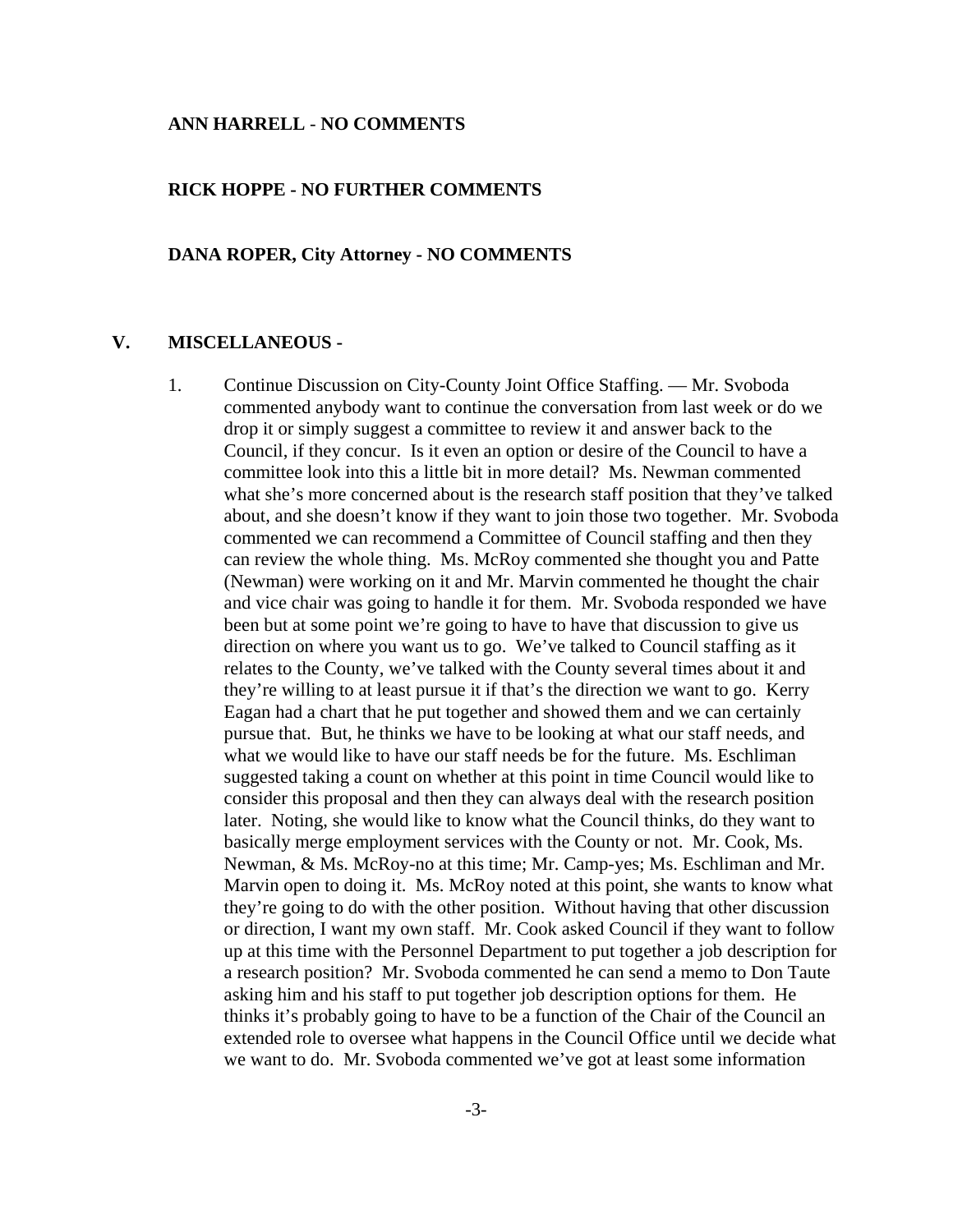from what Kerry Eagan put together as a joint staff. So, he thinks it's determined right now that Council will pursue the auditor or the research position after Don Taute gets some information back to them because he thinks this is going to have to be part of their City Council budget process. Council agreed to send a memo to Don Taute (Personnel Director) asking him to put together job description options for them.

2. Lancaster County Agricultural Society Board Advisory Panel Nominations (Requesting Names of Two Nominees) (See Attachments). — [Mr. Svoboda read through the letter.] Mr. Svoboda asked if anybody have any suggestions or do we want to have names forwarded to me and then I will forward it on to them? They discussed the letter. Following discussion, Ann Harrell stated she can call them for clarification on the details and then get back with Council. Mr. Svoboda stated okay, if anybody wants to submit names and/or resumes to me before the deadline date and then he will forward the names. Mr. Svoboda stated to Tammy Grammer could you put this back on the "Noon" Agenda for March  $6<sup>th</sup>$ . Ms. Grammer stated okay.

# **VI. CITY COUNCIL MEMBERS** -

#### **JON CAMP -**

Mr. Camp stated the LIBA Annual Commission is coming up and asked if they would like to go together and get a table? No table.

#### **JONATHAN COOK - NO FURTHER COMMENTS**

#### **ROBIN ESCHLIMAN -**

Ms. Eschliman stated she's got some information that she pulled off of the Rural Labor Statistics about construction jobs and then an update on Ace Hardware that they are losing some people. She got a breakdown from Ace Hardware the Distribution Center, she went over the information with Council. There are going to be 40 material handlers looking for jobs who make \$15.00 per hour, 17 drivers that make \$50,000 per year, 20 office workers who make \$10-\$15 per hour, and some supervisors and managers who earn \$50,000 to \$80,000 per year. Their Human Resources person asked her if there were going to be any job fairs closer to July, she didn't want them all going to a job fair this month and leaving the company. Mark Bowen stated between Darl Naumann and Marc Wullschleger they can get that information out to her. Ms. Eschliman stated okay.